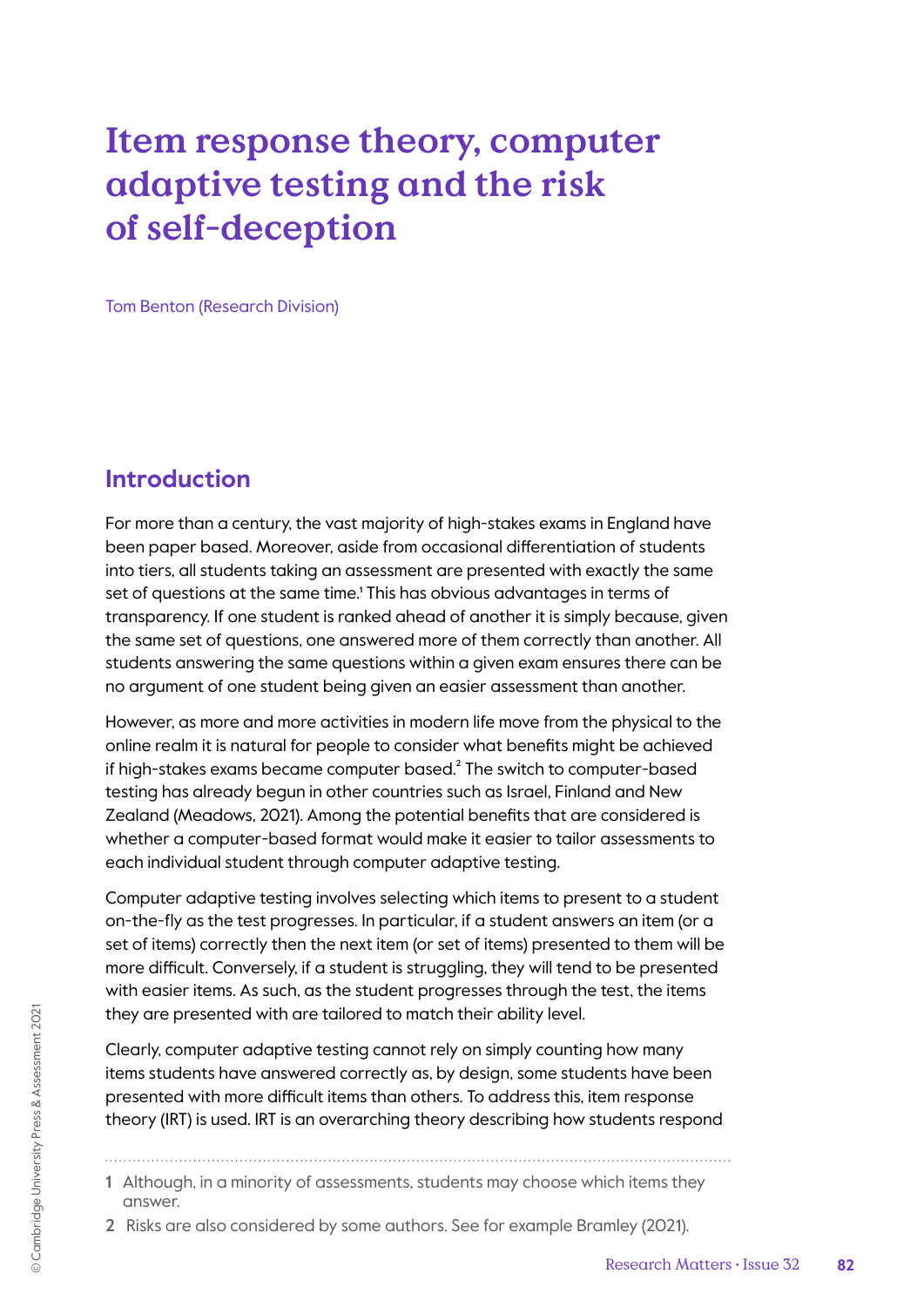to individual test questions (items). In its most common form, it assumes that the probability that any student will answer any item correctly is defined by just two things: a single number describing the ability of the student (unidimensionality) and a small set of numbers (item parameters) describing the key characteristics of the item such as its difficulty and how discriminating it is. For further details, see Harris (1989).

To use IRT within the context of computer adaptive testing, the parameters of all items, such as how discriminating and (most crucially) how difficult they are, must be estimated. This requires some form of trialling before items are used in a highstakes setting. Then, after students have taken a test, IRT is used to calculate the score that should be assigned to each student while properly accounting for the difficulties of the items they have been presented with (see Wainer et al., 2000).

In theory, computer adaptive testing should make the test more engaging for students as the items they are presented with are more appropriate for their ability. For example, if a student is struggling, rather than being repeatedly presented with questions that are too hard for them to answer, they will find that the test automatically adapts to present them with items more appropriate to their current performance level. Computer adaptive testing should also allow more accurate assessment of each student's ability. For example, ensuring that high ability students are presented with lots of challenging tasks should make it easier to distinguish their relative abilities than if they also had to answer many easy questions.

The potential improvement in measurement precision that can be achieved by computer adaptive testing is normally presented in terms of the extent to which testing time can be shortened without any loss in reliability. That is, rather than keeping the length of exams the same and reducing the level of uncertainty around the score assigned to each student, the benefit of a computer adaptive test (CAT) is usually realised in terms of reducing the length of time students are required to spend taking an exam. According to Straetmans and Eggen (1998, p.51) "on average CATs require about 60 percent of the number of items needed in traditional paper-based test". Other authors suggest that in their specific contexts CATs allow test lengths to be halved with no loss of measurement precision (Kreiter et al., 1999; Weiss, 1982).

The aim of this article is to explore the potential gains from a switch to adaptive testing in the context of large qualifications such as GCSEs and A Levels in England. This context is potentially different from some typical applications of CATs such as general intelligence testing (e.g., non-verbal reasoning tests) or tests of foreign language fluency. In particular, GCSEs and A Levels require students to learn a range of knowledge and skills from a broad range of topics within a subject. As such, the design of examinations is intended to cover numerous topics and skills rather than tightly focus on a single concept.

More specifically, the aim of this article is to better understand whether apparent gains in reliability coefficients from a switch to CATs are likely to translate into real world improvements of the validity of our assessments. The interest in this topic stems from previous research (described in the next section) showing instances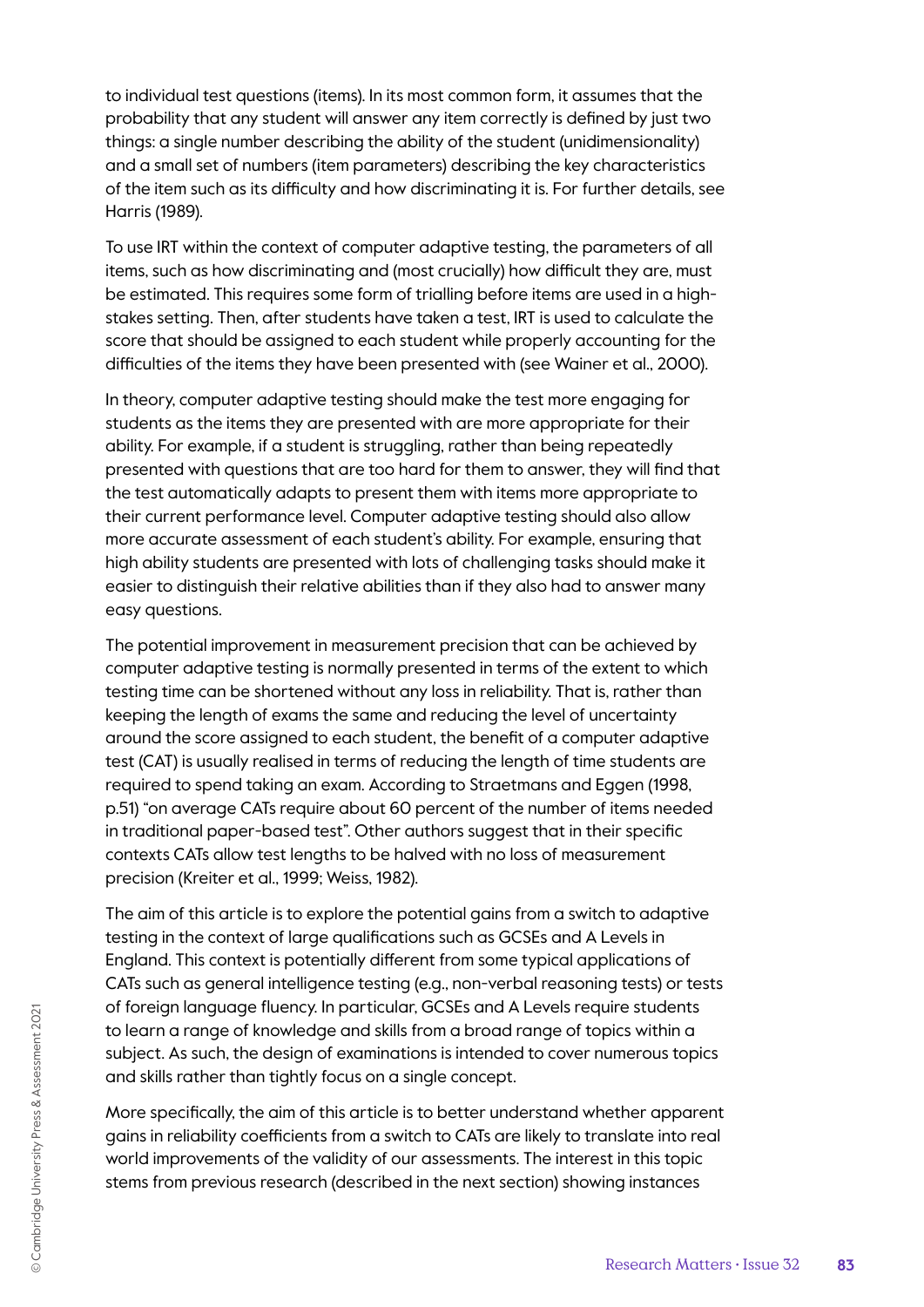where improvements in reliability do not translate to concomitant changes in predictive validity. The logic for being concerned about a potential gap between supposed (reliability) and actual (validity) benefits of CATs would run as follows:

- In order to even estimate reliability of scores from a CAT we are forced to use IRT. As such, most existing estimates of the improved efficiency through using CATs are based either directly on the output from IRT models or on simulation studies run on the assumption that they are correct.
- The famous aphorism that "all models are wrong, but some are useful" (George Box) clearly applies to IRT. While IRT models function as a very good approximation to our data in many situations, they are not true in an absolute sense.
- Thus, given that, to some extent, the model we are using to estimate scores must be "wrong", how far should we trust estimated improvements in reliability when these are estimated on the assumption that the model is completely correct?
- The real risk here is one of self-deception—thinking that a move to computer adaptive testing is a bigger improvement (in terms of reliability and validity) than it really is. This article will provide an evaluation of the potential size of this risk using real data, that is, not based purely on simulations that assume IRT models fit perfectly.

## **Previous examples of self-deception risks**

This article is by no means the first to draw attention to the risk of self-deception through an over-reliance on IRT models. Three examples are listed below. The first relates specifically to computer adaptive testing and the following two to largescale empirical analysis of the impact of relying on IRT in other contexts.

## **Capitalisation on chance**

This issue was explored by Veldkamp (2013) and van der Linden & Glas (2000). The issue is that in order to work, computer adaptive testing requires an initial estimate of the difficulty and discrimination of each item. These initial estimates are usually based on relatively small samples of students (perhaps a few hundred), and hence have non-negligible levels of uncertainty attached to them. The result is that, when a CAT selects the next item for a student, it may believe it is selecting a highly discriminating item targeted at just the right ability level, when in fact it is not. Furthermore, since some CATs are designed to try and pick the most discriminating items more frequently, they are liable to tend to select items where the discrimination has been overestimated. As a result, according to Veldkamp and Verschoor (2019, p.293), "the measurement precision of the CATs might be vastly over-estimated".

In other words, the reliability measures generated by a CAT may produce an overoptimistic picture of test quality that is not reflected in reality.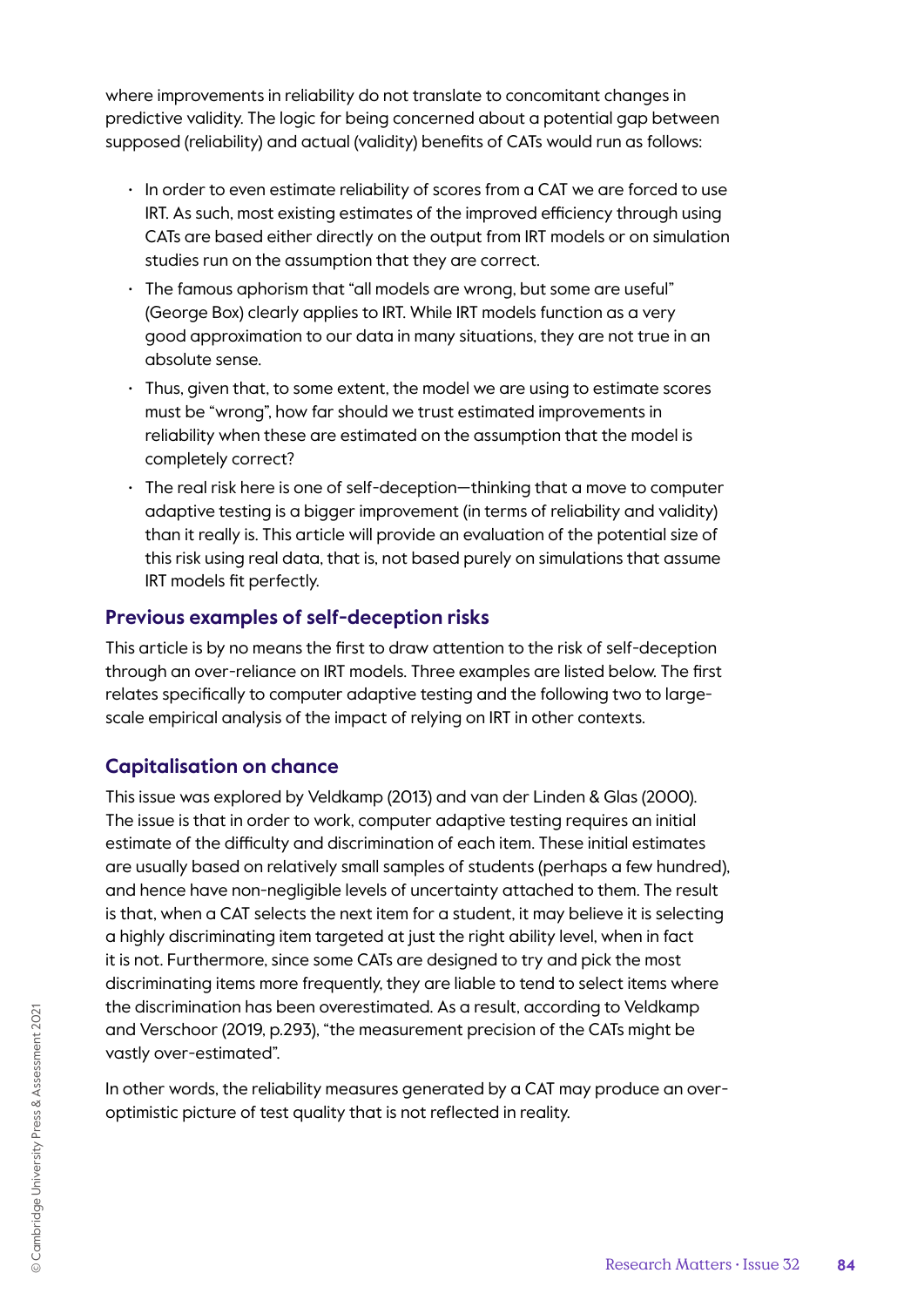## **Rescoring using item weights or IRT**

Benton (2018) compared various alternatives to simply summing item scores to create overall test scores. The alternatives were intended to help optimise reliability and included both classical methods such as the one suggested by Guilford (1941), and IRT methods such as using a graded response model to produce pupil ability estimates. On average, across analyses of more than 500 assessments, these methods increased the reliability indices (on scales from 0 to 1) from about 0.88 to about 0.89. This may appear a very minor improvement but is actually equivalent to the increase in reliability we might get from lengthening our assessments by 10 per cent<sup>3</sup> (without any of the associated cost). In these terms, it is also very similar to the reported improvement in reliability from transferring the reading literacy tasks in the Programme for International Student Assessment (PISA) to a multi-stage adaptive format in 2018 (OECD, 2019, p.27).

According to IRT, increases in reliability should relate to a reduction in the influence of random error on test scores. This should reasonably be expected to in turn lead to increased correlations with other measures of student ability. However, for Benton's 2018 study the supposed increases in reliability were associated with absolutely no improvement in the predictive value of test scores.

This example illustrates how, if we were entirely reliant on the numbers coming out of an IRT analysis, we might convince ourselves that reweighting items provides an easy way of improving the reliability of test scores at no cost. In fact, the lack of any concomitant improvement in predictive value suggests that, as has been suggested many times in previous research, reweighting items is "futile" (Wang & Stanley, 1970, p.688).

## **Optimal (fixed) test construction using IRT**

Similarly, Benton (2018) compared various approaches to optimal construction of fixed tests. Again, this analysis was based upon real data from more than 500 separate assessments. The research compared the predictive value of half-length tests constructed out of real full-length tests so as to optimise various classical and IRT measures of test reliability. Unlike the research on simply rescoring tests, optimised approaches to item selection did indeed lead to improvements in predictive value when compared to simply selecting items at random. However, the scale of improvement was not as high as might be expected based upon the associated reliability values.

This example again reinforces the possible risks of self-deception from relying entirely upon reliability statistics from IRT analyses. That is, gains in reliability may not necessarily translate into validity. However, the example also accentuates the fact that, while like all models they are "wrong", IRT models are nonetheless "useful". The application of IRT in the study did indeed identify selections of items with greater predictive value on average–just not to the extent that might be hoped given the reliability coefficients.

3 This is easily seen using the Spearman-Brown formula. 0.89≈1.10\*0.88/(1+0.10\*0.88).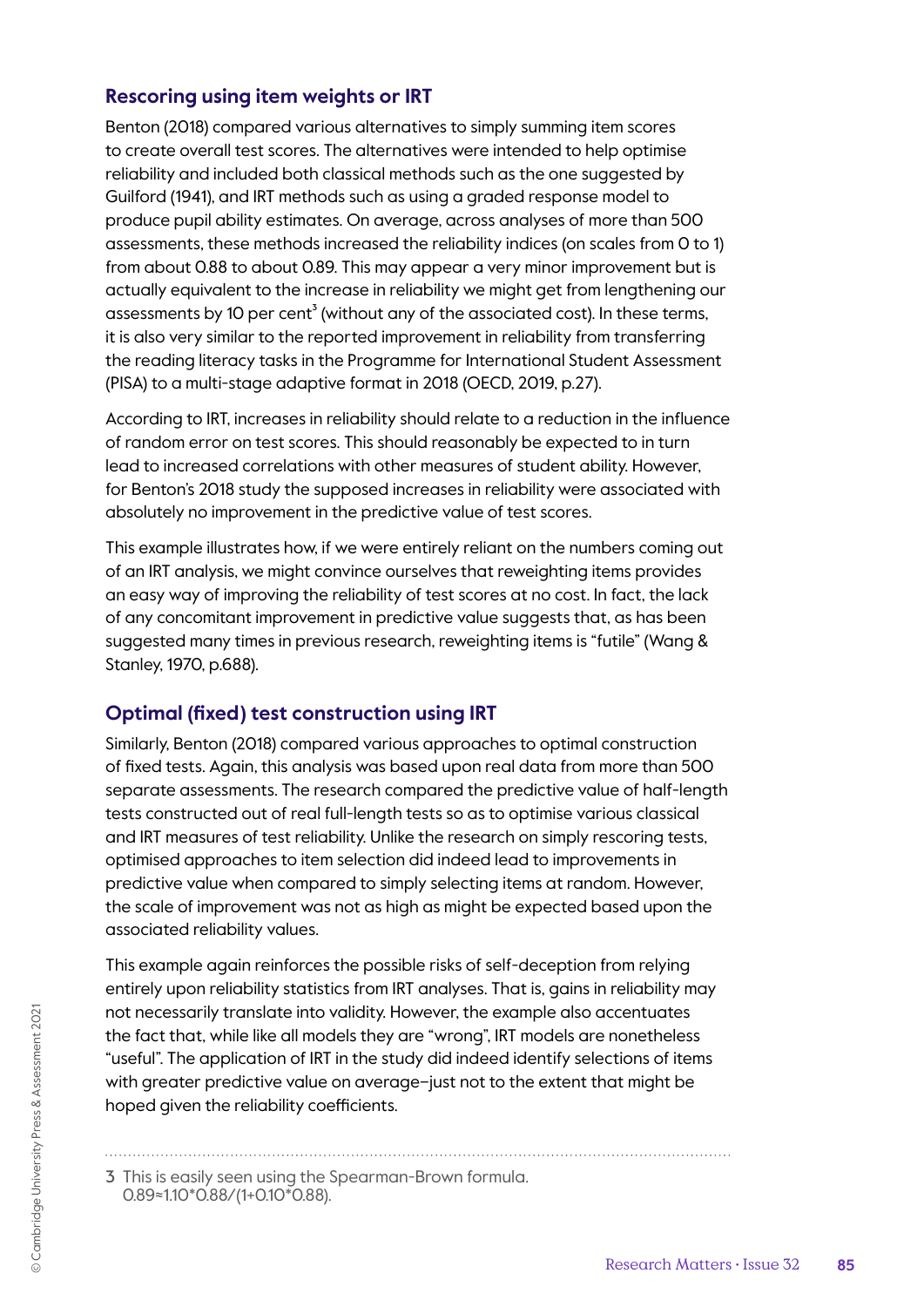#### **The present study**

The current article builds on the item selection research in Benton (2018). In particular, it extends the research to include an examination of the possible gains from allowing the items to be assigned to each student to be selected in an adaptive way, rather than using the same set of items for all students.

The present study makes use of real data throughout. This includes using responses of real students to real items to mimic how they might perform in a CAT, as well as making use of assessment data beyond the tests being studied to give some idea of how different approaches to assessment affect validity. The use of real data for evaluation is crucial. While it is easy to estimate the likely impact of using CATs through simulation, such simulations tend to rely on the assumption that the underlying IRT model is absolutely correct. As such, the use of simulations would entirely undermine the purpose of the research. In order to make some inferences about validity we will look at the correlation of test scores (derived in various ways) with external measures of academic achievement. We will refer to these correlations as "predictive value".

Having said this, the use of real data does have some limitations. All of the data used in the present study is drawn from tests that were originally delivered in a fixed (paper-based) format. This means that the analysis (presented next) cannot entirely mimic the way in which a genuine CAT would operate. In particular, a real CAT would start with a large bank of items that could be presented to students. By carefully selecting which items are presented to each student, the idea would be to either improve test reliability while maintaining test length or to maintain reliability relative to a fixed format while reducing testing time. Neither of these two aims can be tested directly using our real data from fixed format tests. In particular, our methodology will necessarily involve imagining a CAT that assigns each student a subset of items from the original full-length test. Since the imagined CAT is only a subset of the original full-length test it is likely that we will lose rather than gain reliability. As such, the focus will be on which approaches to selecting the subset of items (CAT or fixed form) lead to the smallest losses in terms of reliability and validity. That is, although our real interest is in whether CATs improve test quality, with our data we can only test whether they lead to smaller reductions in reliability and predictive power than other approaches.

A second drawback of using real data from fixed format tests is that they tend to be presented in terms of question stems with a number of subsequent subquestions. Although, for the purposes of analysis, it is necessary to treat subquestions as separate items (or else there are too few items to work with) they may not be quite as independent of one another as would generally be the case for distinct items within an item bank underlying a CAT. Although some effort has been made to mitigate the impact of this issue (particularly through checking data for unidimensionality—see below), it remains a caveat against the results presented here.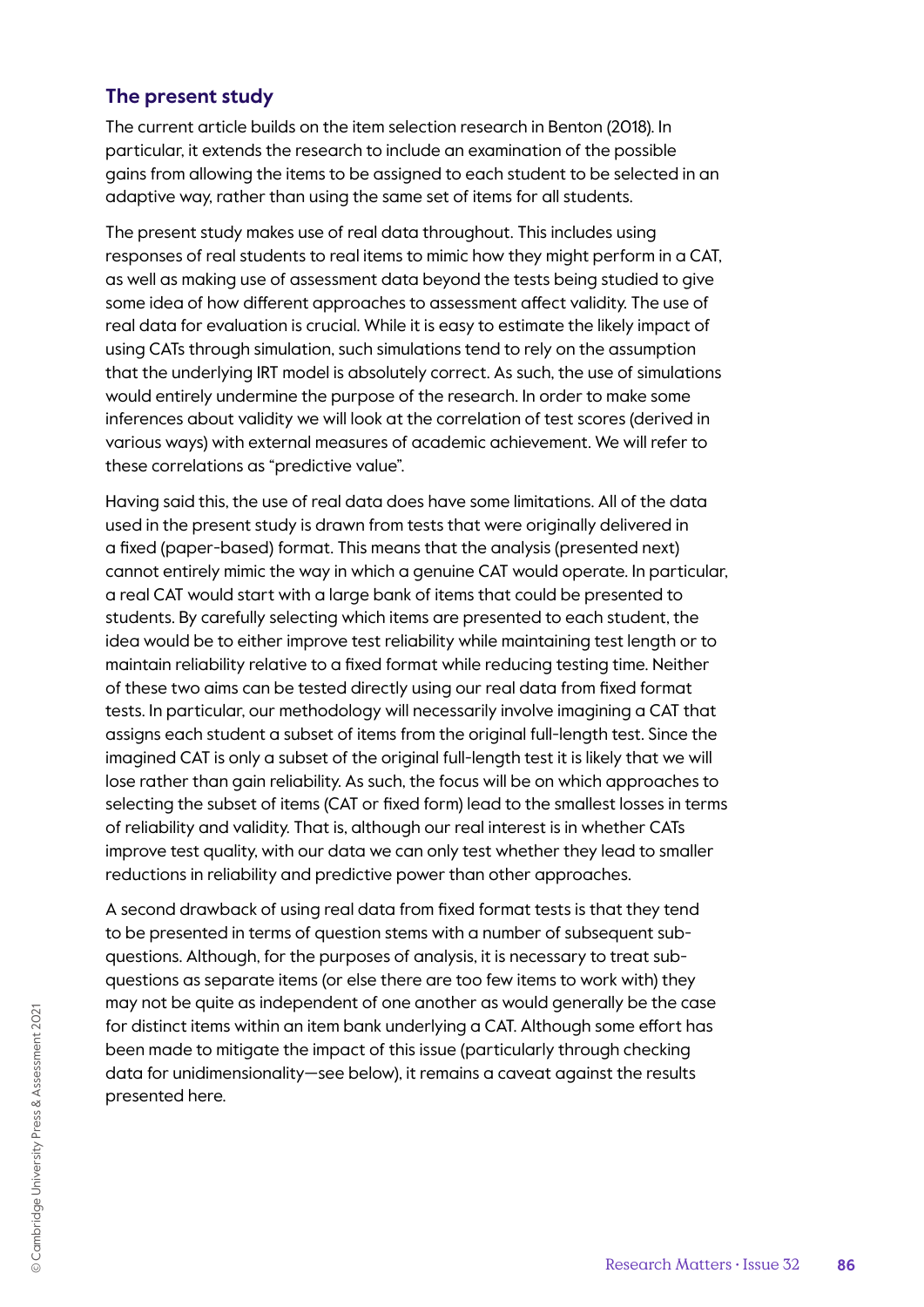# **Method**

The data for the present study comes from 159 assessments that were completed as part of GCSEs, A Levels or equivalent international qualifications between 2013 and 2017. The assessments were chosen to meet the following criteria:

- Taken by at least 5000 students. This ensured the accuracy of any item parameters estimated via IRT thereby avoiding issues of capitalisation on chance (see earlier discussion). The median entry size for selected assessments was just under 9000.
- No optional questions. In other words, all questions were compulsory so that whichever items were selected for retention for each student, an item score would be available.
- At least 20 items. This criterion ensured that there would be a reasonable number of items to choose for each student. The median number of items in selected assessments was 32.
- No items worth more than five marks and at least one item worth only one mark. Since the focus of this article is on computer adaptive tests, and such tests rarely (if ever) incorporate items with long mark scales, it seemed reasonable to restrict attention to assessments consisting of relatively low tariff items. Having said that, none of the assessments included in analysis consisted entirely of one-mark items.
- The assessment was deemed to be unidimensional. Unidimensionality was important for the analysis as the intention was to focus upon CATs based on unidimensional IRT models. Unidimensionality was confirmed for each of the assessments using Velicer's MAP criterion (Velicer, 1976) as evaluated by the R package *psych* (Revelle, 2020)*.*4

The principle of analysis is as follows. For each assessment we apply some method to select items for each student, calculate a score for each of them based only on data from the selected items, and then calculate the correlation<sup>5</sup> between the resulting scores and a measure of the students' achievement more widely. We label these correlations "predictive value". We also calculate estimates of the reliability of scores from the item selection method. Finally, we compare both predictive value and reliability from the selected items against the original value based on retaining the whole full-length test. The idea is that methods that are more effective at selecting the most appropriate items for each student will retain a greater amount of reliability and predictive value from the full-length tests.

For the purposes of calculating predictive value, the wider achievement of each student was measured via each candidate's external ISAWG<sup>6</sup> (Benton, 2017). The

4 Note that this criterion led to the removal of several hundred assessments from those available for inclusion in the study.

- 5 To avoid potential issues with outliers, and also the impact of the scales used for different scoring systems, Spearman's rank-order correlations were used.
- 6 ISAWG stands for Instant Summary of Achievement Without Grades.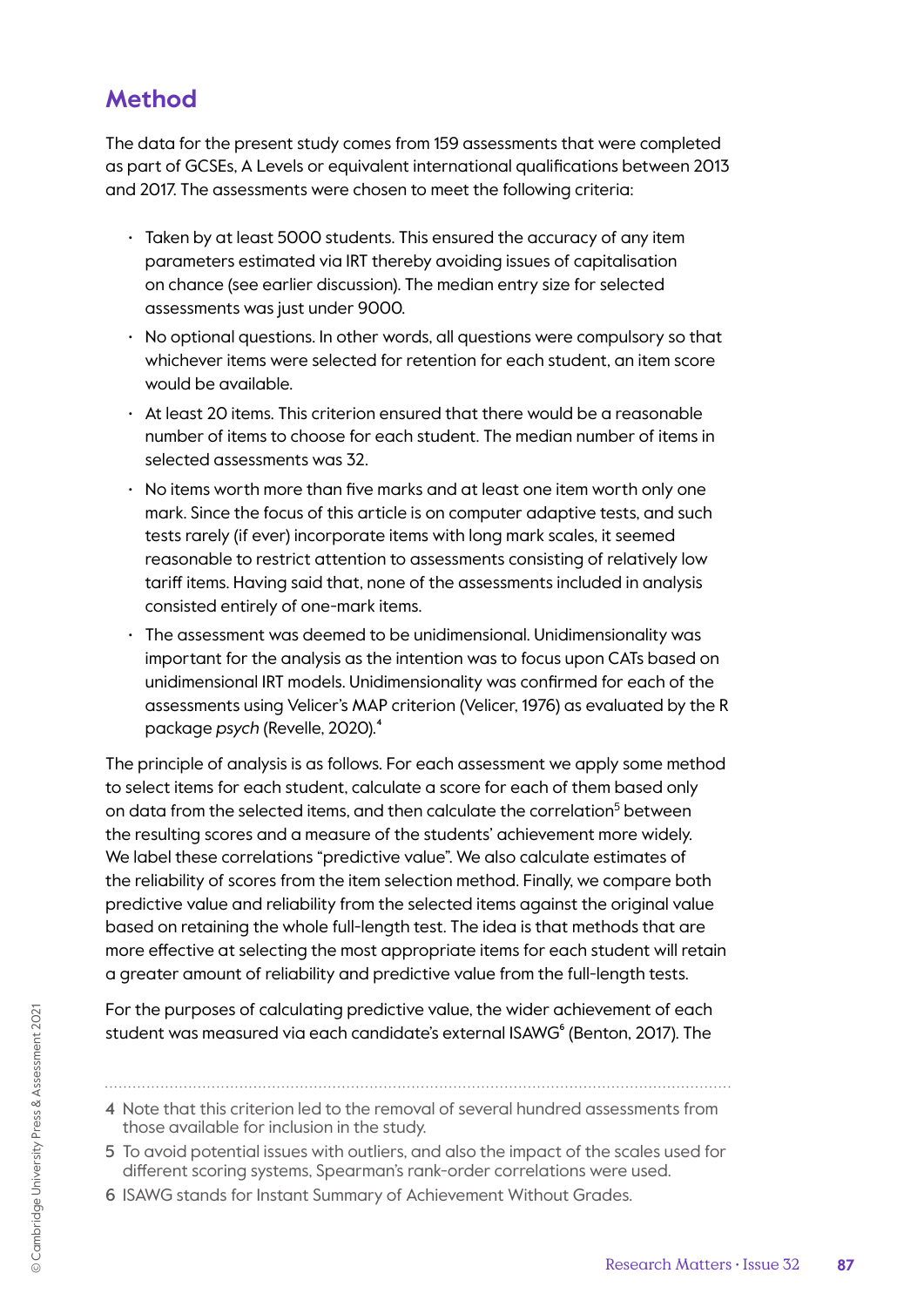external ISAWG is a measure of each candidate's performance across all of the tests that they have taken in a particular examination session, excluding the one being analysed. It is derived using a form of principal components analysis and can be interpreted as a very general form of ability across different subjects. It was used in this analysis as it was easily available for nearly all the candidates included in analysis.

Analysis focused on three methods that selected a single, optimal set of items for all students and two CAT-like approaches where the selected items could vary across students. The three single-form methods were: to select items at random; to select items that maximise expected test information (a concept from IRT relating to the likely reliability of a test) based on a Rasch partial-credit model (PCM); and to select items that maximise expected test information based upon a graded response model (GRM). The CAT-like approaches each attempted to maximise the expected test information for each student individually using either a PCM or a GRM.

The difference between the PCM and the GRM is that the former requires estimation of item difficulty only whereas the latter also estimates the discrimination of each item. In theory, the GRM approach should be superior in that it can ensure that the most discriminating items are selected in addition to ensuring that they are at the most appropriate level of difficulty for the students. In contrast, the PCM model assumes that items worth the same number of marks have the same discrimination parameters and focuses purely on ensuring that items of the most appropriate difficulty are selected. Evaluating whether extra focus of the GRM on how well each item discriminates between students of different abilities actually translates into improvements in predictive value was a key question within this research.

Each item selection method was designed to select items worth half the total number of marks available on the original full-length test.<sup>7</sup> Furthermore, the selected items were intended to reflect as closely as possible the distribution of item tariffs (i.e., the maximum available marks on each item) in the original test.

To further illustrate the procedure that was applied for each assessment, we consider a 40-mark Biology test that was included in analysis. The test consisted of two 4-mark items, two 3-mark items, eight 2-mark items and ten 1-mark items. In this particular instance, each method was designed to select one 4-mark item, one 3-mark item, four 2-marks items and five 1-mark items. Further details on each method are below:

- **Fixed test with random selection of items.** The required number of items with each tariff were simply selected at random. The scores on these same items were retained for all students.
- **Fixed test with item selection relying on the GRM.** First, we fitted a GRM model to the full data set and calculated the item information functions for
- 7 Real CATs may use more complex stopping criteria such as whether the estimated error of measurement for each student is below some threshold.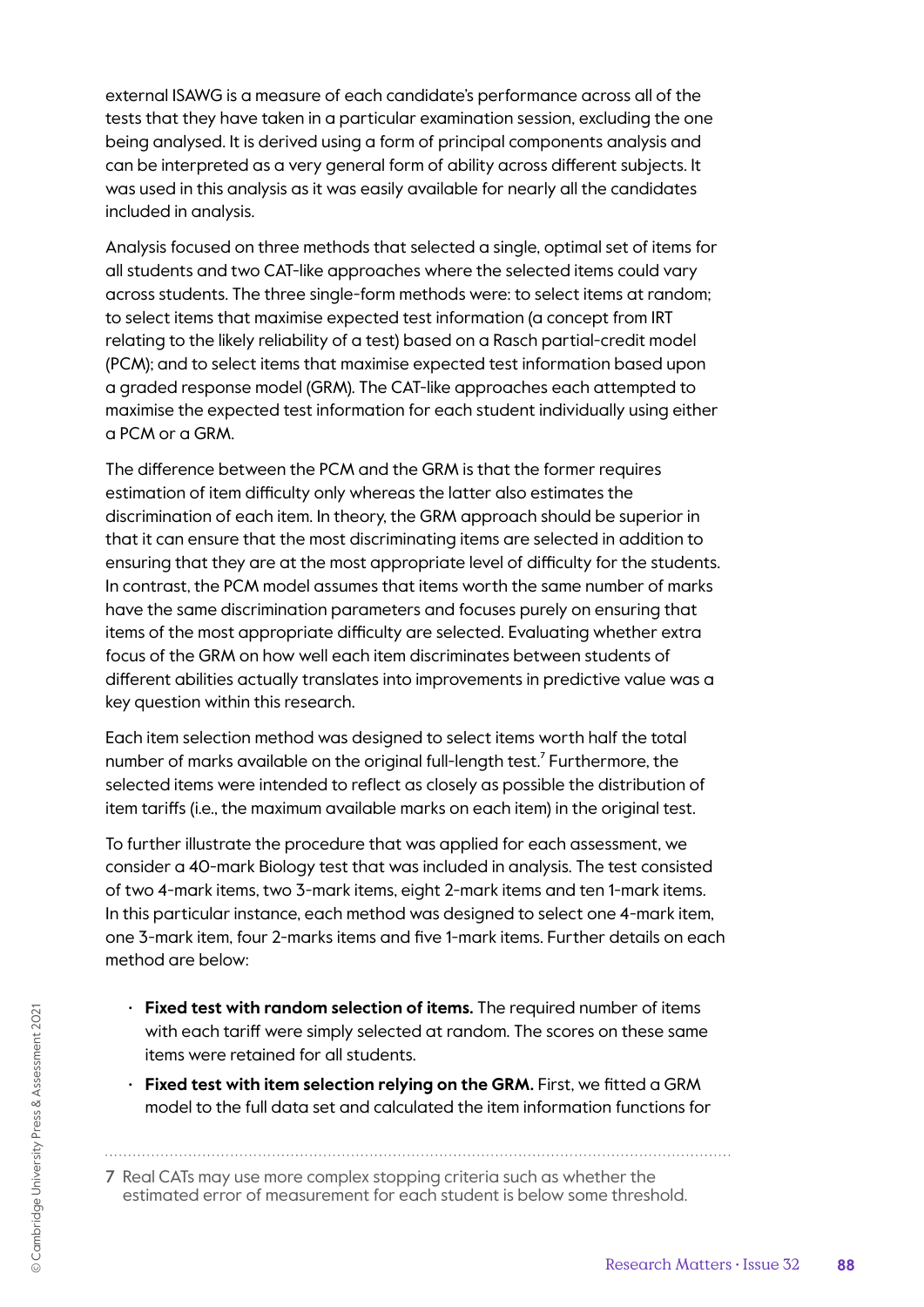each item. These provide an estimate of how much information each item is expected to provide about students at each ability level. For estimation of the GRM the distribution of ability was assumed to follow a normal distribution with a mean of 0 and a standard deviation of 1. Using this fact, we then calculated the expected information we expect each item to supply across students (i.e., averaging the item information functions across the ability distribution). For each item tariff we then selected the items with the highest expected information for retention. The scores on these same items were retained for all students.

- **Fixed test with item selection relying on the Rasch PCM.** The same process as for selecting a fixed test using the GRM was followed. The only difference was that a different IRT model was fitted as a starting point. For estimation of this model, it was assumed that the ability distribution was normal with a mean of 0. However, because, in contrast to the GRM, discrimination parameters are fixed, the model estimates the standard deviation of abilities and this estimate was used in the subsequent calculation of the expected information from each item.
- **CAT-like test with item selection relying on the GRM.** The initial steps for this approach were the same as for the fixed test based on GRM in terms of model fitting and calculation of item information functions. After this, the following procedure was followed separately for each individual student.
	- 1. Initially set the distribution of the student's ability to be normal with a mean of 0 and a standard deviation of 1.
	- 2. From the items with the highest tariff still required, select an item with the highest expected information given the individual student's ability distribution. $8$  That is, if we still need a 4-mark item we select from among these, if we have already selected sufficient 4-mark items we select from among 3-mark items and so on. Starting with items with the highest tariff makes sense as these are most likely to provide useful information about candidates across a range of different abilities. Choosing items with the highest expected information close to each student's estimated ability will tend to mean more difficult items are assigned to high performing students and easier ones are assigned to lower achievers.
	- 3. Based on the student's (known) response to the item, update their ability distribution. For example, if they have answered an item fully correctly the mean of their ability distribution will be adjusted upwards whereas if they have answered incorrectly, it will adjusted downwards. The uncertainty around their ability estimate (i.e., the standard error) will also be adjusted.
	- 4. Unless we have selected all of the items we require of the various tariffs return to step 2 until complete.
- 8 The first item selected for each student is the same. Subsequent questions will differ across students.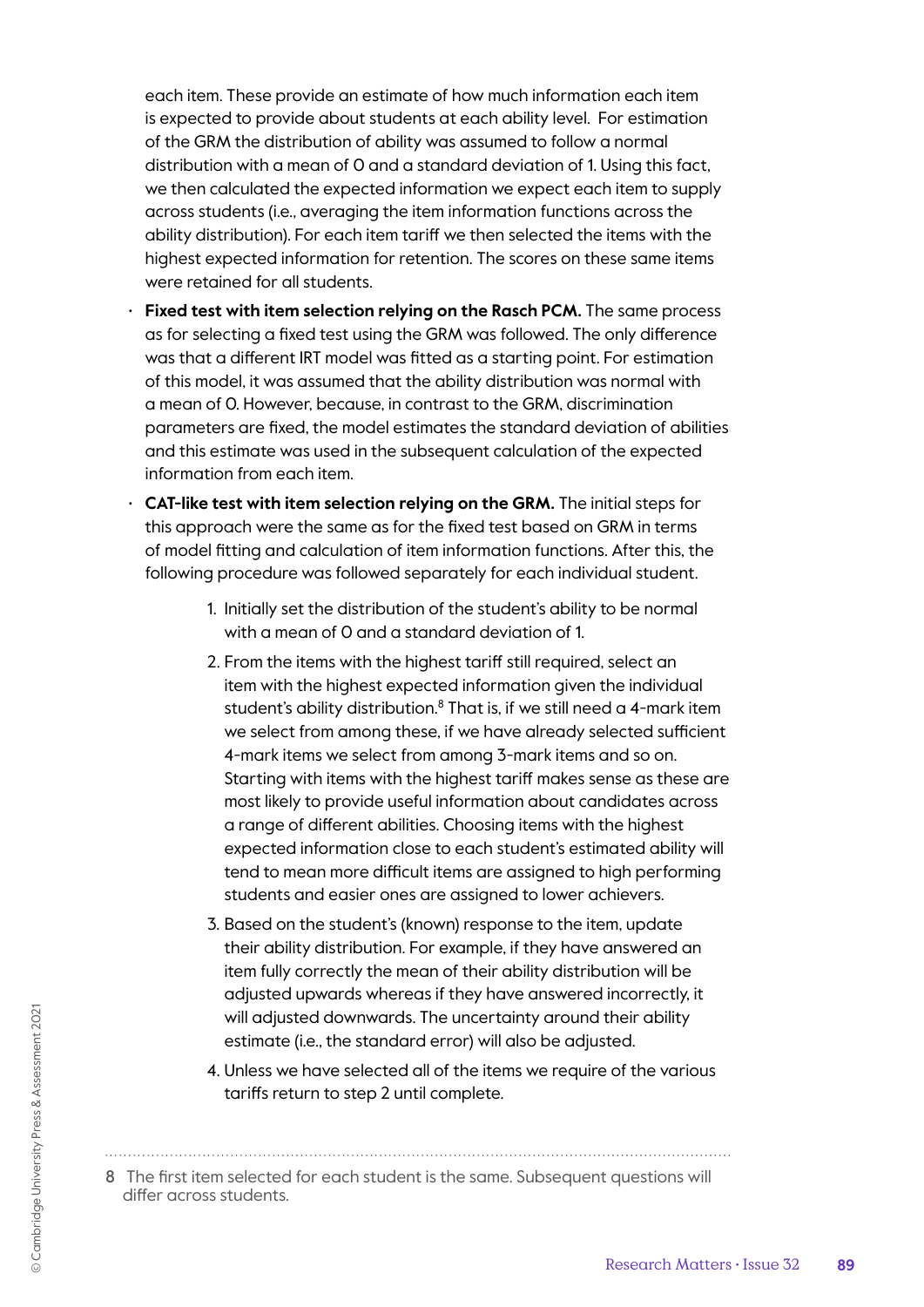- 5. The final IRT ability estimate of each student based on their individually selected items is used as their final score. Note that these ability estimates will adjust for the difficulty of the items that were assigned to each student and also give more weight to performance on items estimated to have a higher discrimination.
- Note that simulating a CAT using the above procedure assumes that we would be able to automatically mark all items regardless of their tariff or format. That is, we are assuming that all technological barriers to computerbased testing and auto-marking have been overcome so that we could run a CAT using the same style of items currently used in qualifications in England. This is a fairly large assumption but is used here to allow us to explore the potential of computer adaptive testing in a best-case scenario. From a technical perspective note that all ability estimations made use of expected a posteriori (EAP) estimation and that the item selection approach reflects the posterior-weighted information criterion described by van der Linden and Pashley (2010).
- **CAT-like test with item selection relying on the Rasch PCM**. The procedure was exactly the same as above but with all calculations, including calculating information function and assigning ability estimates (including final scores) to students, based upon the Rasch PCM model. Crucially, the Rasch PCM model assumes the same discrimination parameters for items with the same tariff. This means that the model will not give additional weight to performance on items estimated to be highly discriminating.

Having calculated the scores that would be assigned to each student by each method all that remained was to calculate predictive value and reliability. Predictive value was calculated as the Spearman correlation between final scores and the external ISAWG (i.e., performance more widely beyond the assessment of interest). Note that for fixed form tests, final scores were always simply the sum of the item scores on the selected items. For CAT-like tests, the final scores were based on EAP ability estimates as described above.

There are many ways to calculate test reliability. However, in order to enable the best possible comparability between different techniques, an IRT method of estimating test reliability was calculated for each test score. For the CAT-like methods, this was simply provided by the reliability indices associated with their final set of IRT ability estimates. As noted earlier, for the fixed form methods, each student's score was simply a sum of scores on the selected items. In order to allow comparability with the other methods, these sum scores were converted to equivalent values on the IRT ability scale using the EAP approach of Thissen et al. (1995). The reliabilities of the EAP ability estimates (derived from sum scores) were then calculated. The same approach was used to estimate the reliability of the original full-length test. All model fitting and calculations relating to IRT were performed using the R package mirt (Chalmers, 2012). If we denote the estimate of each student's IRT ability estimate as  $\hat{\theta}_i$  and the uncertainty around this estimate as  $SE(\hat{\theta}_i)$  then the formula to estimate reliability is: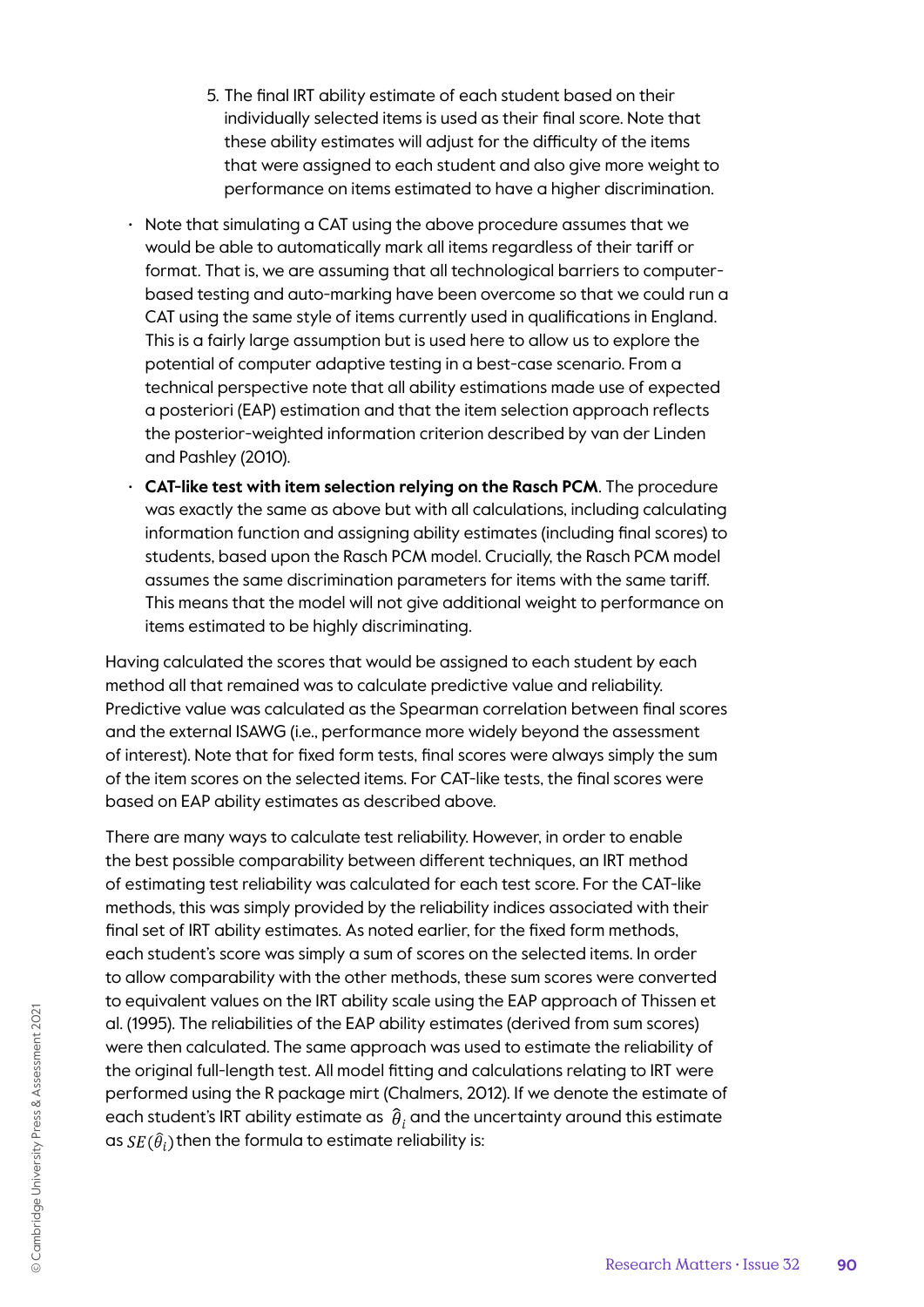$$
Reliability = \frac{Var(\hat{\theta}_i)}{Var(\hat{\theta}_i) + Mean(SE(\hat{\theta}_i)^2)}
$$

Note that for the two separate IRT approaches (GRM and PCM), reliability was calculated on each model's own terms. That is, if the CAT or fixed form was derived from the GRM, then the reliability index was also calculated using this model. If the CAT or fixed form was derived using the PCM, then reliability was also estimated using this model. For this reason, the reliability indices from the different models are not directly compared.<sup>9</sup> For both the full-length test and the random selection of items, both reliability types of index were calculated. Note that, although calculated differently, both reliability coefficients (measured on scales from 0 to 1) can be interpreted in a similar way to more familiar indices such as Cronbach's alpha.

## **Results**

To begin with, we examine the results relating to reliability. These are shown in Figure 1 in two panels relating to the two separate IRT models that can be used to estimate reliability. Each point on the chart represents the reliability of a fulllength assessment (the x-axis) and the extent to which this reliability changes (the y-axis) under various approaches to selecting only half the items for each student. Thus, for each assessment the chart includes three points in each panel (one relating to each method) and these are positioned in a vertical line. For example, the leftmost set of points relate to an assessment with an original full-length reliability just above 0.65. Selecting half the items using a CAT-like approach based on a GRM barely reduced the reported reliability. In contrast, in this instance, a fixed form based on the GRM reduced reported reliability by about 0.03 and selecting half the items at random reduced the reliability by about 0.12.

The overall pattern of results in Figure 1 is as expected. CAT-like approaches led to lower reductions in reliability relative to the full-length test than selecting a single fixed form for all students. Although care is needed with the comparison, when judged on their own terms, the extra emphasis on selecting highly discriminating items based on the GRM (and giving more weight to them in scoring) led to smaller reductions in reliability than the CAT-like approach based on the Rasch PCM. Indeed, in one case, through giving more weight to scores on highly discriminating items, the CAT-like approach appears to lead to improved reliability relative to the original full-length test despite consisting of only a subset of the items for each

<sup>9</sup> Although it is possible to estimate the reliability of scores derived using one model based upon another model, it is not particularly straightforward. It is also not something I have ever seen done in practice. For these reasons it is avoided in this article.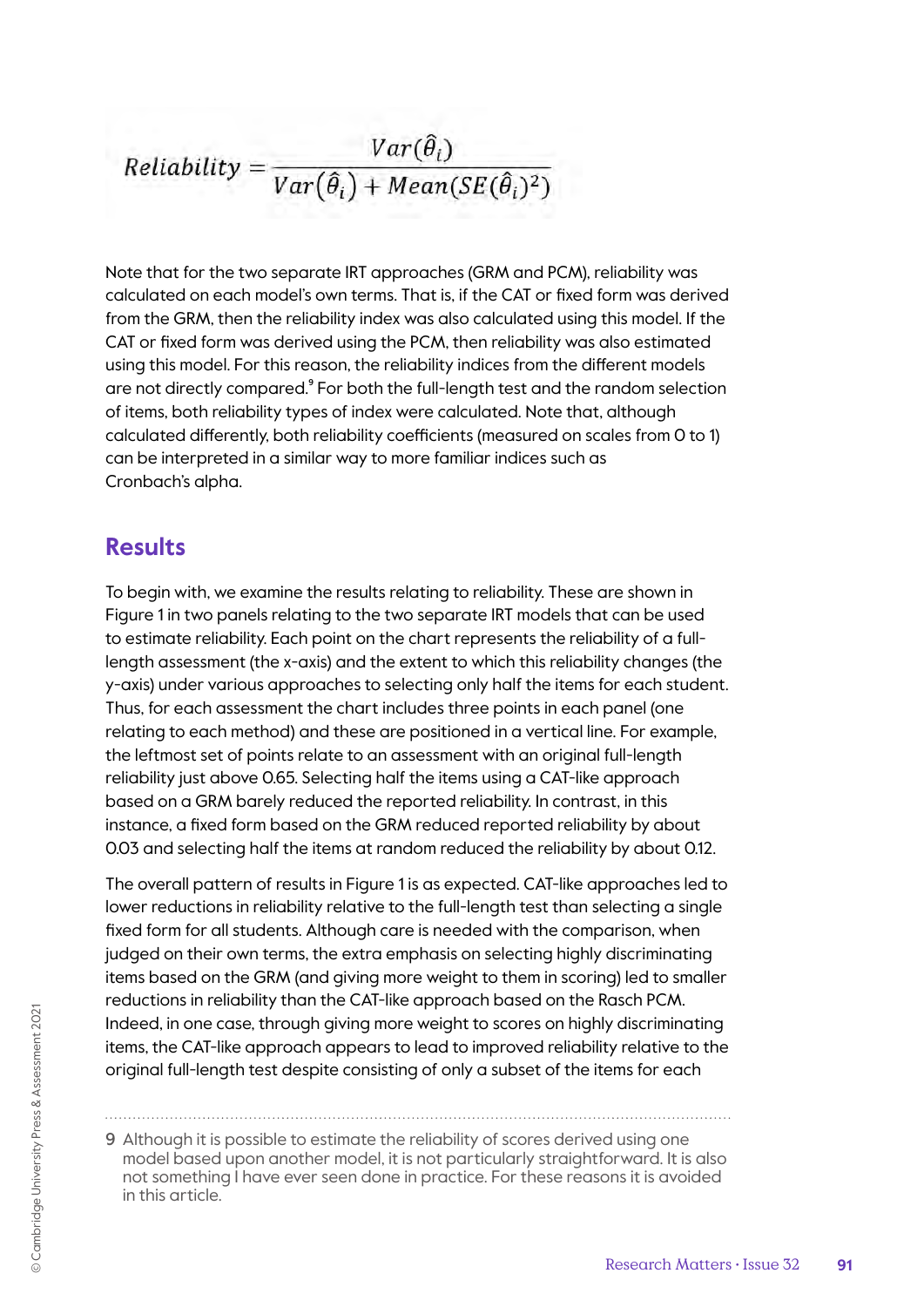student. Among the two fixed form approaches in each panel of Figure 1, selecting items in an optimal manner based on an IRT model led to higher reliabilities than selecting items at random.



## **Figure 1: Original full-length test reliabilities and changes in reliability under each of the methods for selecting a subset of items for use with each student. Regression lines have been added to aid interpretation. Results are split by the IRT model used to calculate reliability.**

Of most interest in this research is the extent to which the results relating to the superior reliability coefficients of CAT-like approaches in Figure 1 translate into superior predictive value. This is explored in Figure 2. Figure 2 is designed to follow the same pattern as Figure 1 but plots predictive values for the full-length test and changes in predictive values rather than reliabilities. Note that although predictive value can be directly compared across all methods (i.e., between PCM and GRM approaches), for consistency with Figure 1 the split by IRT model is retained.

As can be seen, Figure 2 creates a rather different impression to Figure 1. The advantages of the CAT-like approaches over other methods are reduced relative to the gaps shown in Figure 1. Most surprisingly, the gap between the CAT-like approach based on the Rasch PCM and fixed item selection based on the same model has vanished. On the other hand, the gaps between choosing optimal fixed form tests (using either the PCM or GRM) and selecting fixed form tests at random remain strongly evident.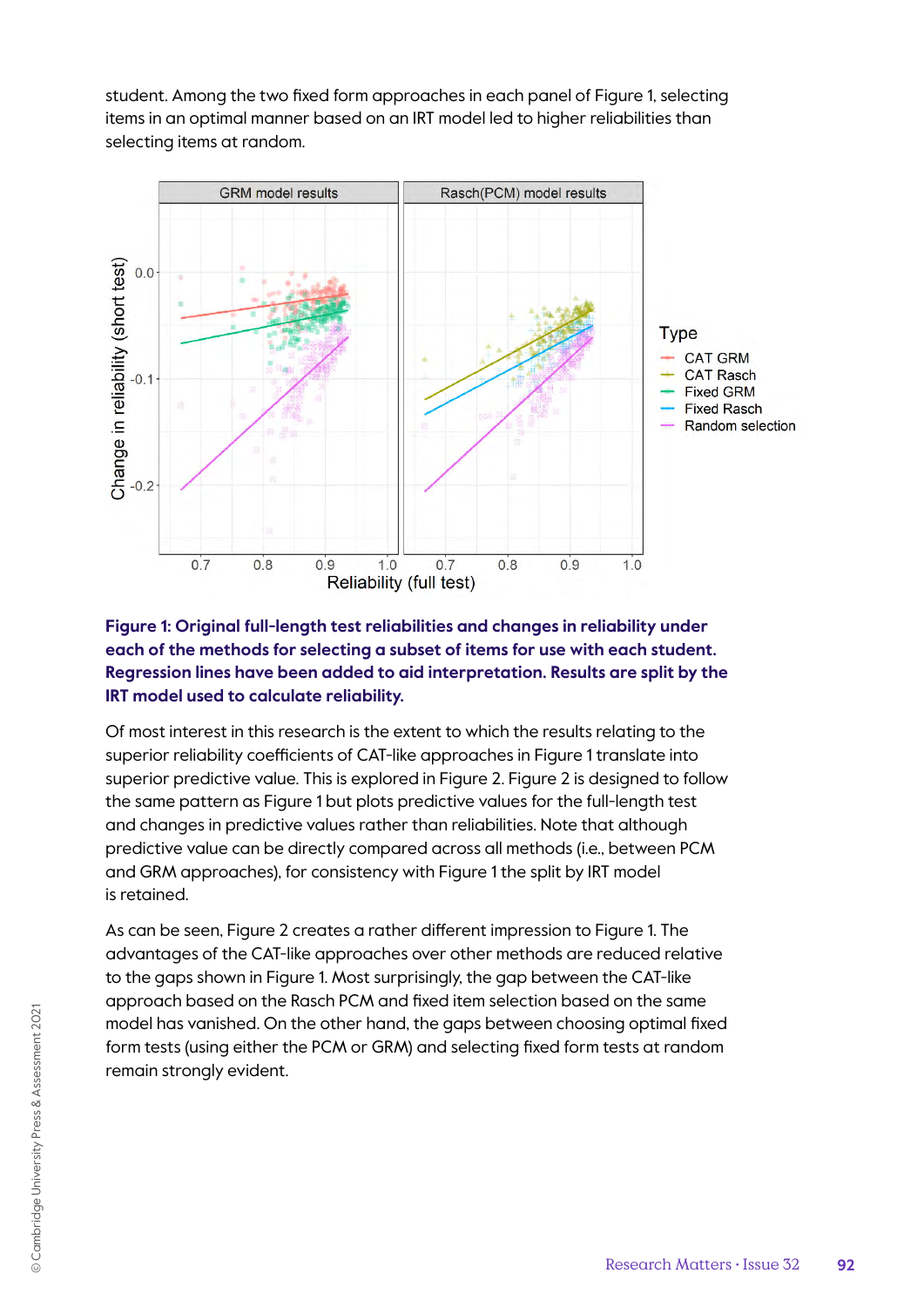

## **Figure 2: Original full-length test predictive values and changes in predictive value under each of four methods for selecting a subset of items for use with each student. Regression lines have been added to aid interpretation (the lines for CAT Rasch and Fixed Rasch are almost identical).**

In order to interpret the two figures, it is helpful to have some idea of how much we would expect changes in reliability to impact upon predictive value. This can be calculated using the following simple formula based upon classical test theory:

Expected change in predictive value  
= Original predictive value 
$$
\left(\frac{\sqrt{New reliability}}{\sqrt{Original reliability}} - 1\right)
$$

Changes in reliability relative to the full-length test for the CAT-like GRM approach are compared to changes in predictive value in Figure 3. Each point in the chart represents an assessment. The jagged red line represents the expected change in predictive value based on the change in reliability using the formula above. The line is jagged as the change in predictive value depends not only upon the change in reliability but also upon the original values of predictive value and reliability. As can be seen, although there are exceptions, for the majority of assessments the change in predictive value is much worse than would be expected given the reported changes in reliability coefficients.

If the analysis in Figure 3 is reproduced using simulation, then changes in predictive value are far closer to the predicted values based on the above formula. In other words, the failure of changes in estimated reliabilities to be reflected in changes in predictive value must relate to some form of lack of fit in the underlying IRT model. This will be discussed more later. A particularly striking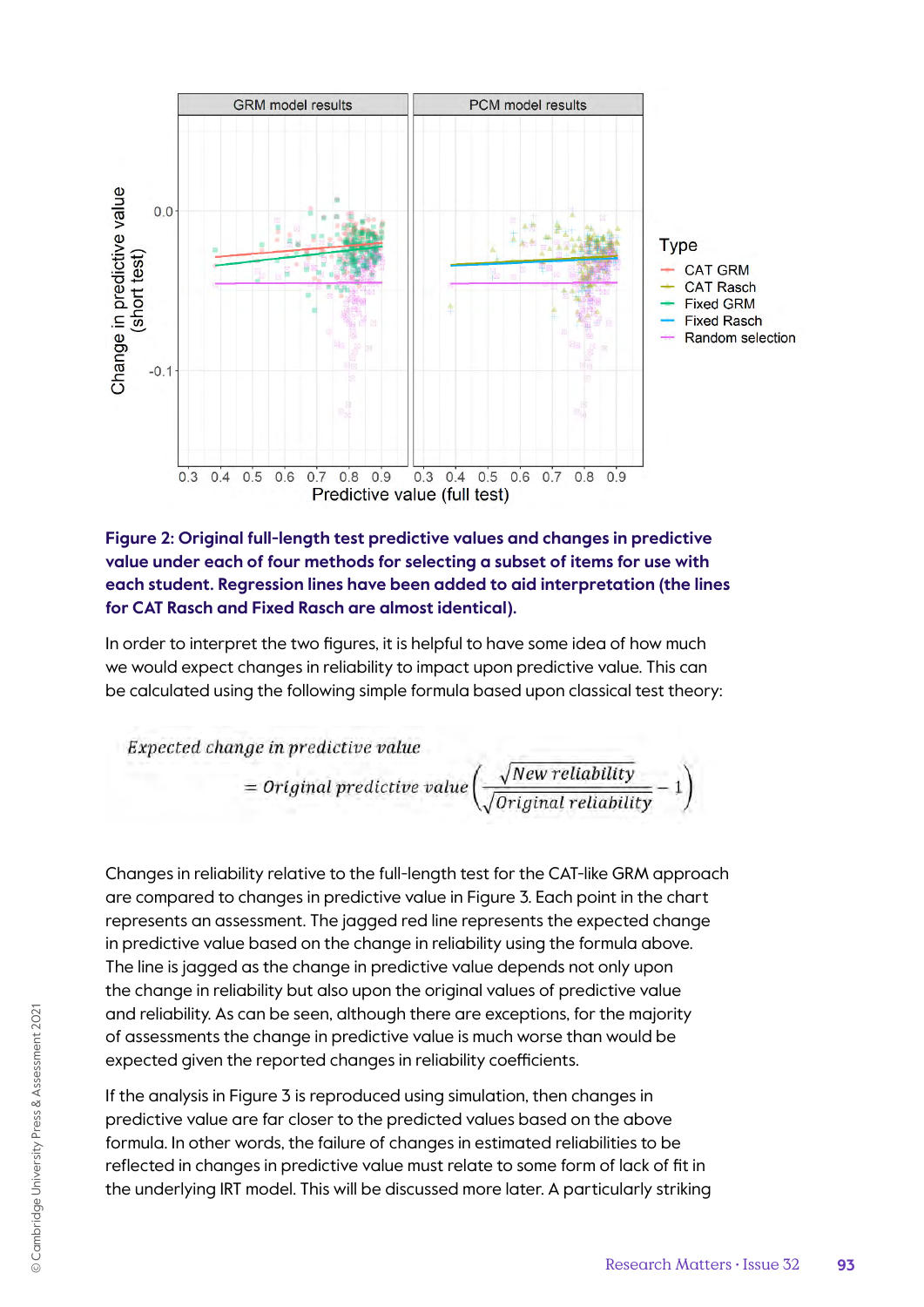feature of Figure 3 is the weak relationship between changes in estimated reliability and changes in predictive value. A possible explanation for this is that, in reality, shortening a test (whether using a CAT or otherwise) not only alters reliability but also has some slight impact upon the construct being measured. The changes may either strengthen or weaken the relationship with external measures of achievement. This could lead to the noisy pattern we see in Figure 3.



## **Figure 3: Changes in reliability against changes in predictive value from applying a CAT-like approach based on the GRM. The red line indicates the expected change in predictive value based on a formula from classical test theory.**

Table 1 shows the mean predictive value and (relevant) reliabilities across all 159 assessments from each approach as well as the full-length assessments. Note the need to report results to three decimal places in order to properly reveal findings. The highlighting in Table 1 is used to group methods using the same model for item selection.

Table 1 repeats many of the findings described above in a different way. For example, the gap in reliability between a CAT-like and fixed test based on the PCM (of 0.015) does not translate into any meaningful difference in average predictive values (0.001). Similarly, the gap between CAT-like and fixed tests where item selection is based on the GRM is also much smaller in terms of predictive value (0.003) than in terms of reliability (0.018).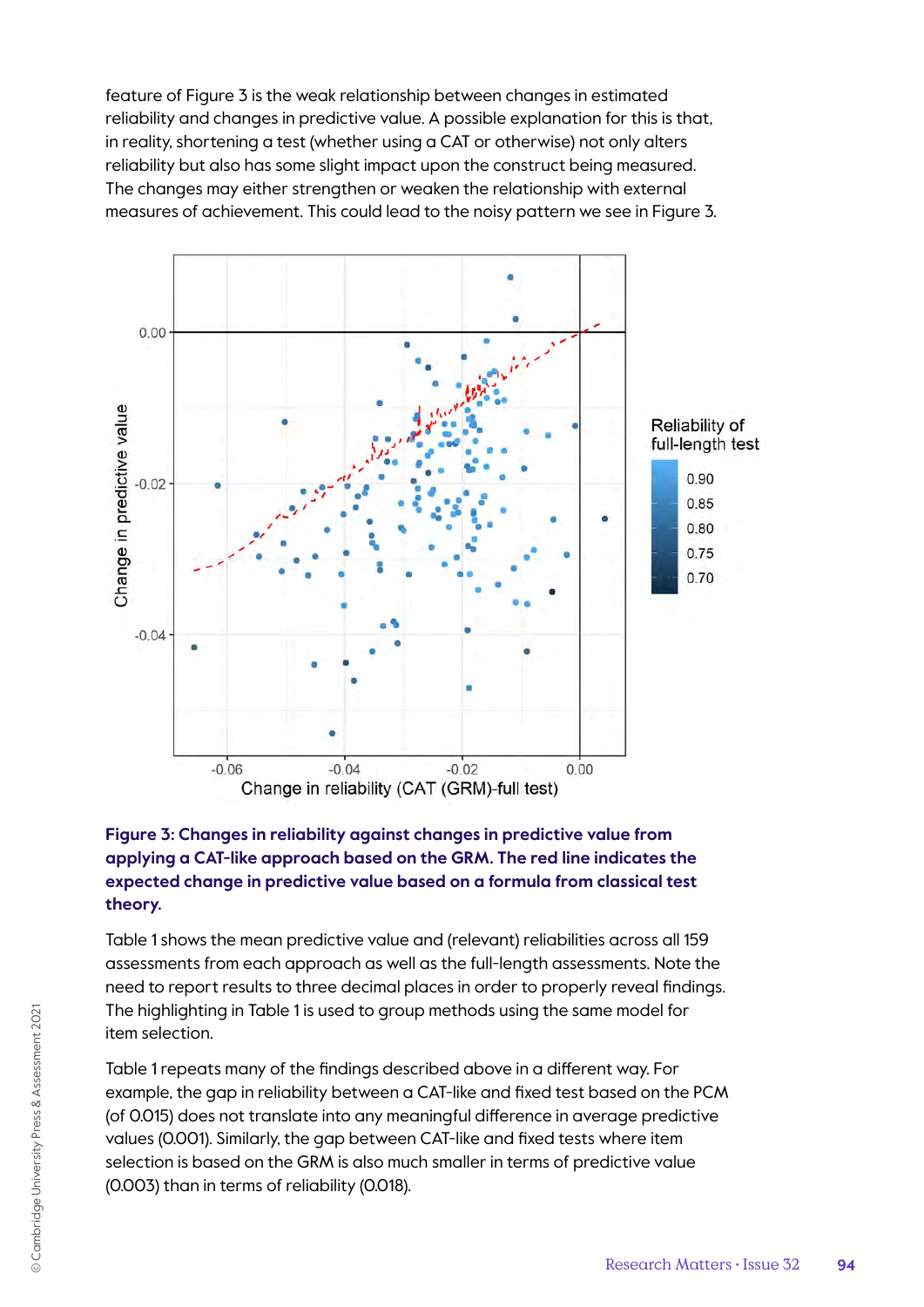The final three columns attempt to convert the mean reliabilities and predictive values into equivalent test lengths relative to a full-length test. The columns based on reliabilities use the Spearman-Brown formula (Spearman, 1910) to convert the mean reliabilities into an equivalent test length compared to the full-length test. The use of the Spearman-Brown formula in this way effectively assumes that items are selected at random. Reassuringly, Table 1 shows that the mean reliabilities of half-length tests selected at random are indeed, according to the Spearman-Brown formula, equivalent to a randomly selected test of about half the length of the full test. The various optimal approaches to item selection for both CAT-like and fixed form tests perform better in terms of reliability. Despite only requiring half the items from the full-length test they achieve an average reliability equivalent to a randomly selected test of between 59 and 81 per cent of the length.

A similar process can be used to generate equivalent test lengths based on predictive value. First, the formula provided earlier is used to convert mean predictive values into equivalent reliabilities. These are then converted into equivalent test lengths using the Spearman-Brown formula. These test lengths are generally lower than those based on reliability coefficients—especially for the CAT-like tests. For example, while the reliability coefficients might lead us to believe that a half-length CAT (based on the GRM) was worth a randomly selected test of 81 per cent length, predictive value suggests it may only be as good as a randomly selected test of 69 per cent length. The only item selection method (besides random) where the equivalent relative length is just as high whether it is based on predictive value rather than reliability is the creation of a fixed form test based on the Rasch PCM. This may be because the rather conservative nature of this approach (essentially just picking items of about the right difficulty for the average student) has less scope for over-optimism about reliability. Also, being a fixed form test, it avoids the need to provide comparable scores for students that have taken different items and the associated additional reliance on assumptions from a given model.

|                         |            |                                |                 |            | Equivalent relative random length |             |            |
|-------------------------|------------|--------------------------------|-----------------|------------|-----------------------------------|-------------|------------|
|                         |            | Mean across 159 assessments of |                 |            | based on mean                     |             |            |
|                         | Scoring    | <b>GRM</b>                     | <b>PCM</b>      | Predictive | <b>GRM</b>                        | <b>PCM</b>  | Predictive |
| Method                  | method     | reliability                    | reliability     | value      | reliability                       | reliability | value      |
| <b>Full-length test</b> | Sum score  | 0.878                          | 0.881           | 0.806      | 100%                              | 100%        | 100%       |
| CAT (GRM)               | <b>IRT</b> | 0.853                          | $\qquad \qquad$ | 0.785      | 81%                               |             | 69%        |
| Fixed (GRM)             | Sum score  | 0.835                          | $\qquad \qquad$ | 0.782      | 71%                               |             | 66%        |
| CAT (Rasch PCM)         | <b>IRT</b> |                                | 0.829           | 0.777      | $\overline{\phantom{a}}$          | 65%         | 62%        |
| Fixed (Rasch PCM)       | Sum score  | $\overline{\phantom{a}}$       | 0.814           | 0.776      | $\overline{\phantom{a}}$          | 59%         | 60%        |
| Random                  | Sum score  | 0.786                          | 0.791           | 0.761      | 51%                               | 51%         | 50%        |

## **Table 1: Reliabilities, predictive values and associated equivalent test lengths for various approaches to test construction.**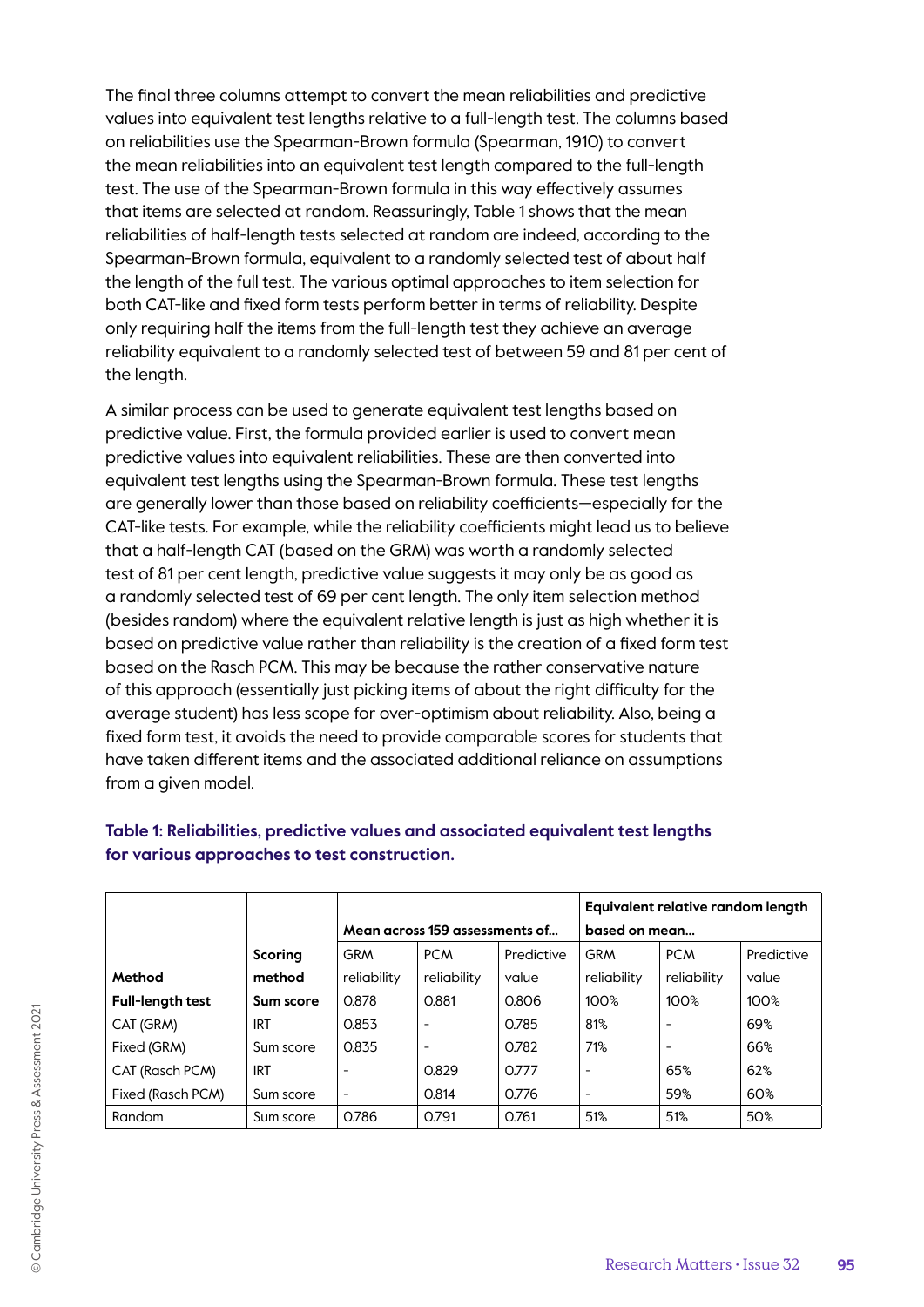## **Model fits**

As mentioned above, repeating the entire exercise using simulated rather than real data leads to much closer agreement between changes in reliability and changes in predictive value. As such, the fact that for our CAT-like approaches higher reliabilities hardly translate into higher predictive values must in some way mean that the model assumptions are not correct. This section discusses the various ways in which real data may not conform to an IRT model and the extent to which this is practically detectable.

The first thing to note is that, in terms of the indices of model fit typically used in IRT, our data did not reveal any obvious problems. Firstly, we consider the fit of the Rasch PCM model. The fit of each item in each data set to the Rasch model was evaluated using inlier-sensitive or information-weighted fit (INFIT) and outlier-sensitive fit (OUTFIT) (Linacre, 2002). Of the 4970 items in the analysis (across all data sets) only 70 (1.4 per cent) had values for these fit indices outside of the range between 0.5 and 1.5 which, according to Linacre (2002), is required to ensure items are "productive for measurement". Only 11 items in total (0.2 per cent) had values of either INFIT or OUTFIT in excess of 2 indicating severe lack of fit. In other words, the vast majority of items displayed a level of fit with the Rasch model that would be deemed acceptable in most operational contexts. Nonetheless, even the relatively small amount of lack of fit in the data appeared to be enough so that apparent gains in reliability may not translate into improvements in predictive value.

We next consider the fit of the GRM models to the data. To check this, overall goodness of fit statistics (root mean square error of approximation RMSEA and Standardized Root Mean Square Residual SRMSR, see Maydeu-Olivares, 2013) were calculated for each of the real data sets. Using these metrics, it was determined that 152 out of 159 of the data sets had values for RMSEA below the level of 0.05 which was recommended by Maydeu-Olivares (2013) as indicating adequate fit. The very largest value of RMSEA across all data sets was only slightly above this threshold at 0.07. Similarly, for 154 of 159 data sets, the value of SRMSR (an easier to understand metric that simply calculates how far pairwise item correlations in each data set are from their predicted values based on GRM on average) was below 0.05—a "substantively negligible amount of misfit" (Maydeu-Olivares, 2013, p.84). The largest value of SRMSR was also 0.07. In other words, by any normal operational definition, the GRM had a very good fit to all of the data sets in the analysis.

Despite the relatively good fit of the data to the various IRT models described above, it is possible that even the small amounts of lack of fit were sufficient to mean that differences in reliability between different techniques did not translate into differences in predictive value. This indicates that the issues shown in the above analysis are not easily detectable simply by looking at the outputs of IRT analyses.

The above measures of model fit are internal in the sense that they look at the extent to which relationships between items within the same test adhere to expectations. However, they do not reflect all of the assumptions of the IRT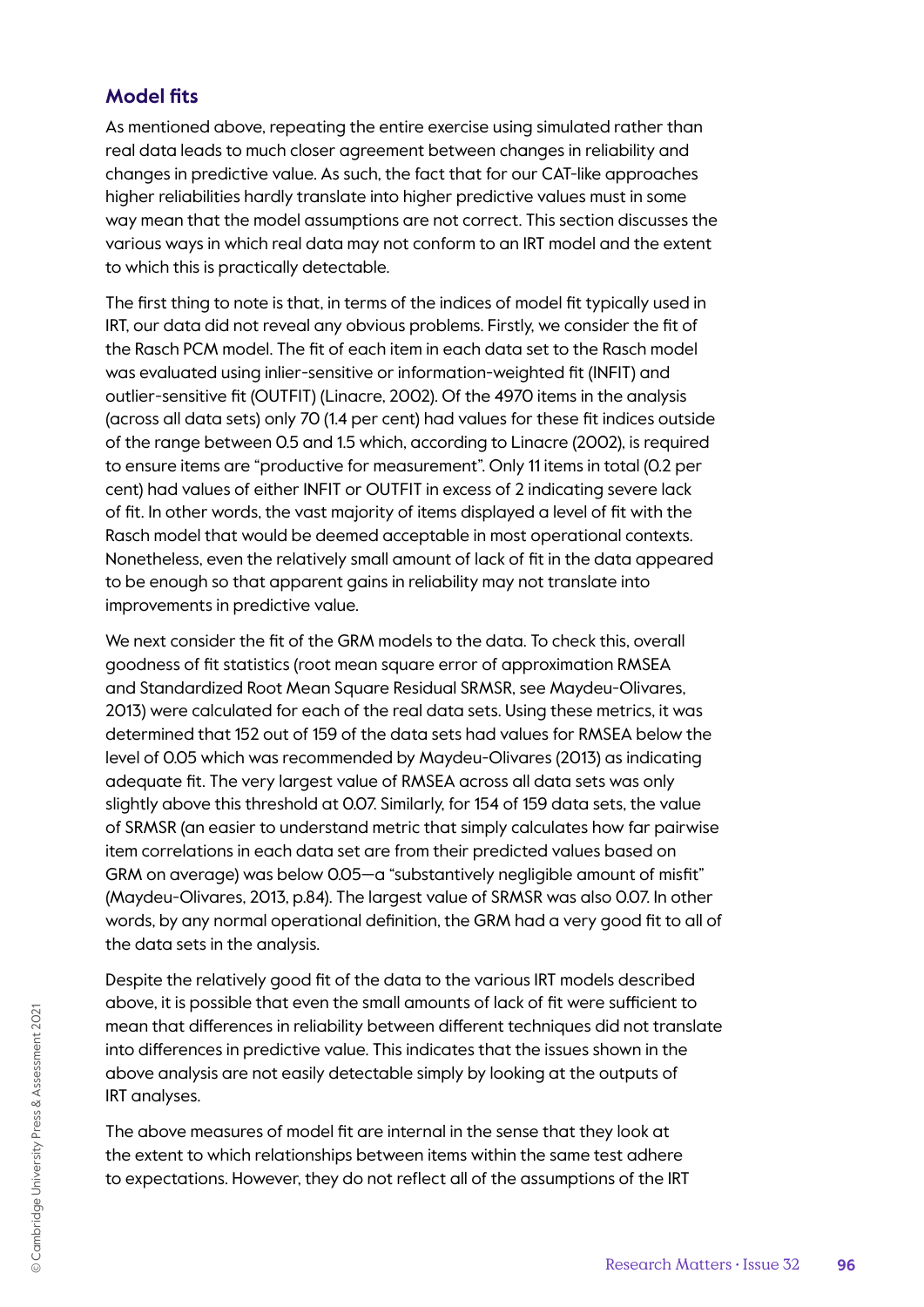model. Perhaps the most crucial assumption of IRT in our context is the definition of measurement error. Usually, and certainly in nearly all simulation studies, measurement error is thought of as entirely random and, thus, unrelated to any external variables. However, this highly simplified conception of measurement error may not reflect reality. In particular, improvements in reliability indices via optimal item selection may not simply mean the removal of purely random measurement error. Rather, they may represent a change in emphasis regarding which specific pieces of knowledge are regarded as particularly pertinent to the construct and which are not. In other words, different approaches to item selection may lead to changes to the construct being assessed. Such changes may or may not be desirable dependent upon the purpose of the assessments. However, we need to remain aware of this potentially unintended consequence of switching to a CAT format and not assume that results from reliability coefficients and simulation studies tell the full story.

# **Discussion**

In many ways, the analysis in this article supports the "useful" nature of IRT models and, in particular, their value developing CATs. On average, test scores derived from a simulated CAT process had higher predictive value than any single fixed test across students. Similarly, there were no instances where using a CAT and the associated algorithm for producing student scores led to markedly lower predictive value than using a random selection (and in most cases it was better). Thus, the article is not a criticism of the use of CATs in themselves. What is at stake here is the rather more technical, but nonetheless important, topic of whether we are able to accurately evaluate test quality based on the output from IRT analyses alone, or whether we risk deceiving ourselves that changes are leading to improved validity when in fact they do not. That is, whether a focus on reliability indices risks overselling the advantages of CATs.

The results of analysis show that, relative to fixed form tests, expected advantages in test quality (based on reliability indices) may not always necessarily translate into verifiably higher predictive values. Having said this, the differences between expectations based on reliability and actual predictive values were often quite small in real terms.

It is worth admitting that very few people are likely to care about the levels of difference in reliability (or predictive value) described in this article. For example, how many people would really care about whether an assessment's correlation with achievement more widely is 0.78 or 0.77? However, the point is that the results here form part of a wider body of work questioning whether computer adaptive testing will necessarily result in improved test quality in every context. For example, previous research (Veldkamp, 2013) has already demonstrated how the uncertainty in the estimated parameters of items used in a CAT may mean that they are less effective than thought. More generally, the issue is that in a CAT we are highly reliant on the accuracy of an IRT model for correctly scaling the scores of students who have taken different sets of items against one another. If the underlying IRT model is not correct in every respect, this may lead to some degree of error in this process.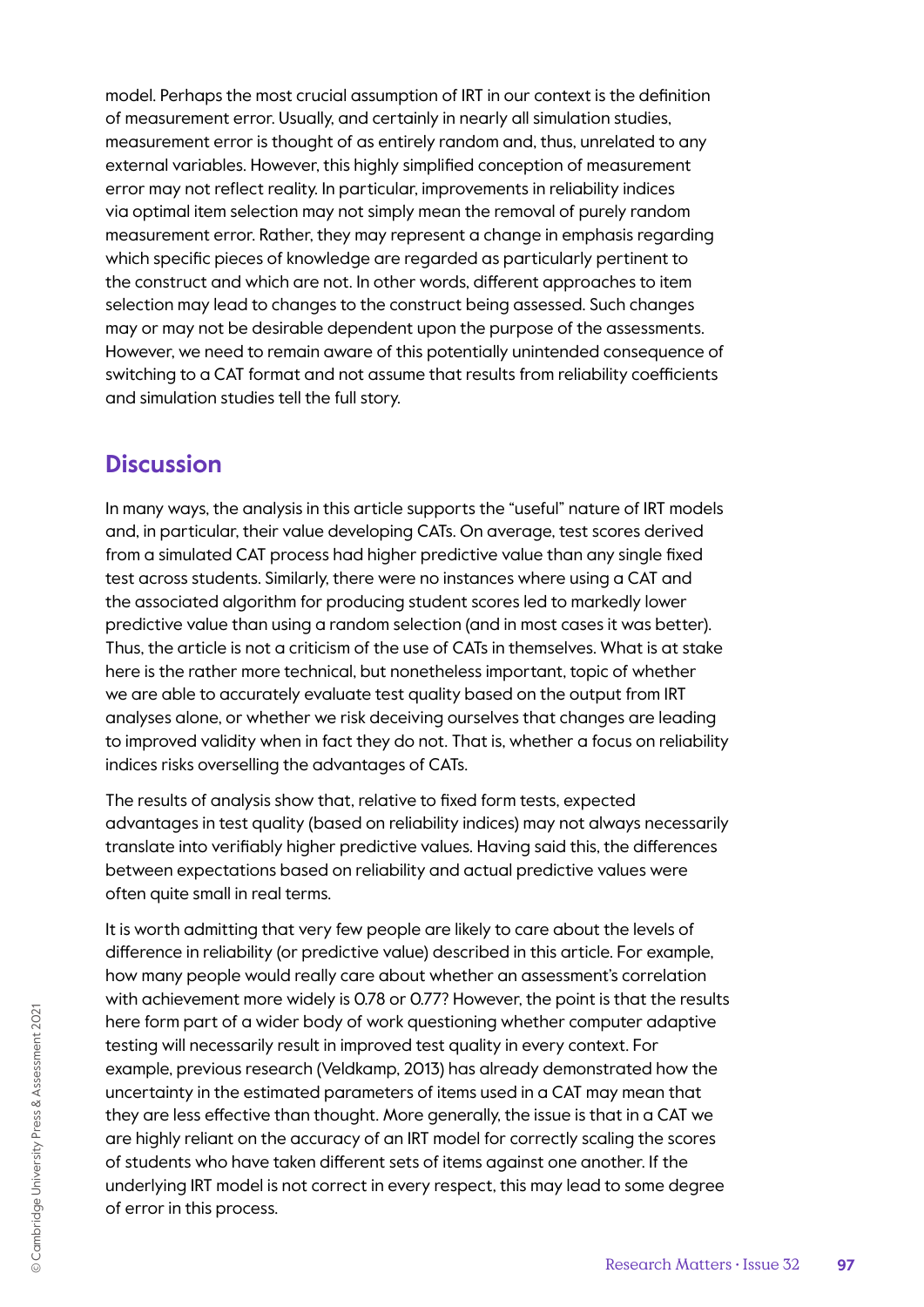With these risks in mind, and in the context of high-stakes examinations covering a broad range of content such as GCSEs and A Levels, it is worth considering whether the potential benefits of computer adaptive testing are sufficient relative to the added difficulty in ensuring comparability between scores from different students. It is interesting to note that, in practice, CATs do not always lead to the level of improvement in reliability that might be hoped for. For example, ETS researcher Martha Stocking once quipped that real tests often had so many additional constraints such as ensuring content coverage and avoiding overexposure of individual items that most CATs were actually BATs (barely adaptive tests) (Chuah et al., 2006). Given the likely requirement to ensure that examinations continue to cover the majority of the taught curriculum for each student, this would be a particular risk in the context of qualifications such as GCSEs and A Levels.

In considering the value of CATs, it is worth noting that many of their benefits relate to the application of computer-based testing more generally rather than the adaptive nature of the tests. For example, van der Linden and Glas note advantages such as "the possibility for examinees to schedule tests at their convenience; tests are taken in a more comfortable setting and with fewer people around than in large scale paper-and-pencil administrations; electronic processing of test data and reporting of scores are faster; and wider ranges of questions and test content can be put to use" (van der Linden & Glas, 2010, page vi). All of these advantages are good reasons to explore the possibility of extending the use of computer-based testing in England. Chasing high reliability coefficients through CATs should very firmly stay in second place.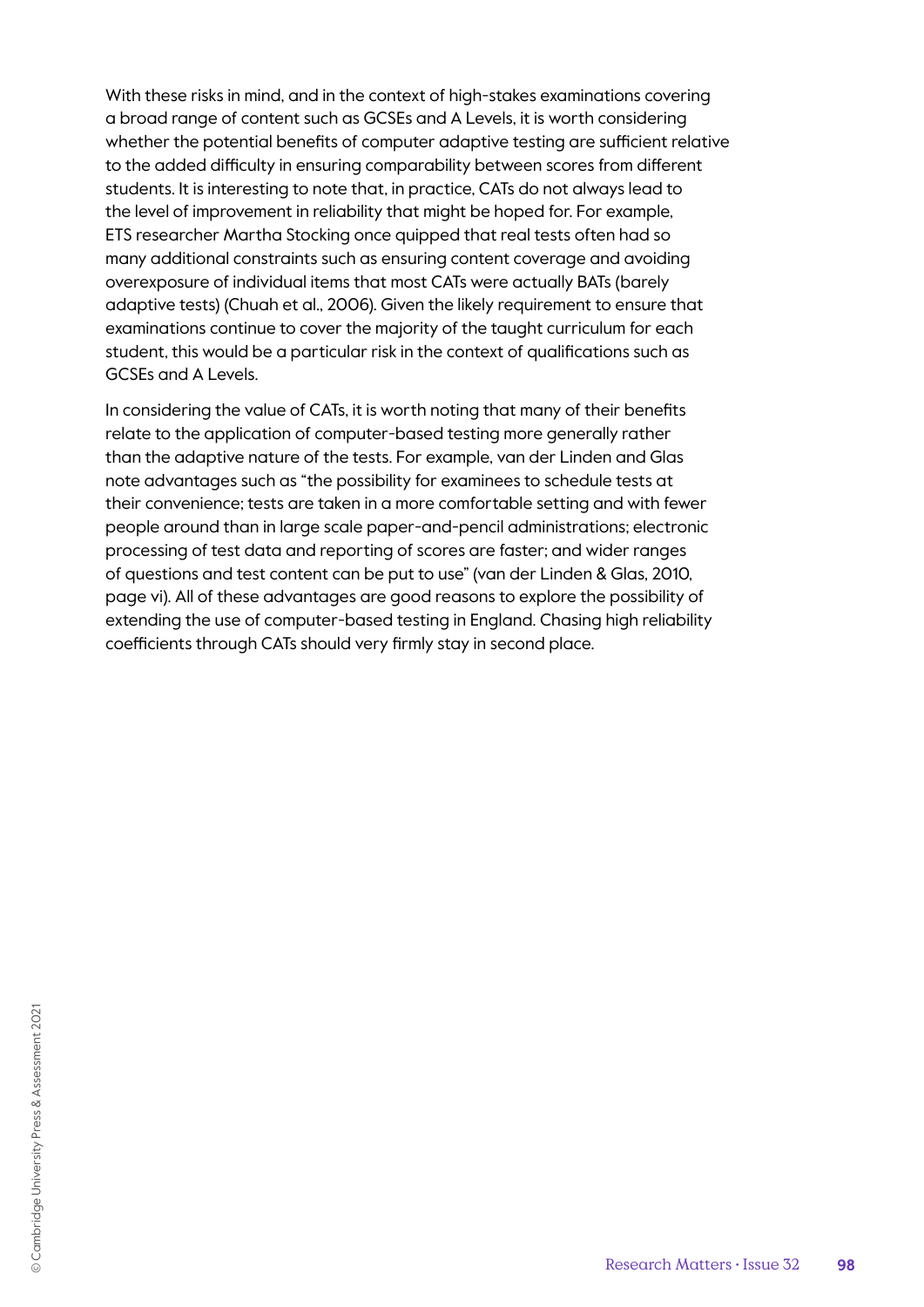# **References**

Bramley, T. (2021, March 31). Online assessment - the robustness and resilience of the exam system (part 1). *Cambridge Assessment Website blog.* https://www. cambridgeassessment.org.uk/blogs/the-robustness-and-resilience-of-the-examsystem-part-1/

Benton, T. (2017, November). *Pooling the totality of our data resources to maintain standards in the face of changing cohorts.* Paper presented at the 18th annual AEA-Europe conference, Prague, Czech Republic. http://www. cambridgeassessment.org.uk/Images/429428-pooling-the-totality-of-our-dataresources-to-maintain-standards-in-the-face-of-changing-cohorts.pdf.

Benton, T. (2018, November). *Exploring the relationship between optimal methods of item scoring and selection and predictive validity.* Paper presented at the Association for Educational Assessment – Europe conference, Arnhem/Nijmegen, The Netherlands. https://www.cambridgeassessment.org.uk/Images/525258 exploring-the-relationship-between-optimal-methods-of-item-scoring-andselection-and-predictive-validity.pdf.

Chalmers, R. P. (2012). *mirt:* A Multidimensional Item Response Theory Package for the R environment. *Journal of Statistical Software, 48*(6), 1–29. http://www.jstatsoft. org/v48/i06/.

Chuah, S. C., Drasgow, F., & Luecht, R. (2006). How big is big enough? Sample size requirements for CAST item parameter estimation. *Applied Measurement in Education, 19*(3), 241–255. https://doi.org/10.1207/s15324818ame1903\_5.

Guilford, J. P. (1941). A simple weight scoring for test items and its reliability. *Psychometrika, 6*(6), 367–374. https://doi.org/10.1007/BF02288593

Harris, D. (1989). Comparison of 1-, 2-, and 3-parameter IRT models. *Educational Measurement: Issues and Practice, 8*(1), 35–41. https://doi.org/10.1111/j.174 5-3992.1989.tb00313.x

Kreiter, K. D., Ferguson, K., Gruppen, L. D. (1999). Evaluating the Usefulness of Computerized Adaptive Testing for Medical In-course Assessment. *Academic Medicine, 74*(10), 1125–1128. https://doi.org/10.1097/00001888-199910000-00016.

Linacre, J. M. (2002). What do Infit and Outfit, Mean-square and Standardized mean? *Rasch Measurement Transactions, 16*(2), 878. https://www.rasch.org/rmt/ rmt162f.htm.

Maydeu-Olivares, A. (2013). Goodness-of-Fit Assessment of Item Response Theory Models. *Measurement, 11*, 71–101. https://doi.org/10.1080/15366367.2013.831680

Meadows, M. (2021, June 15). Speech at City of London Schools Conference 2021. GOV.UK. https://www.gov.uk/government/speeches/dr-michelle-meadowsspeech-at-city-of-london-schools-conference-2021.

OECD. (2019). *PISA 2018 Technical Report*. Chapter 2 - Test Design and Test Development. https://www.oecd.org/pisa/data/pisa2018technicalreport/ PISA2018%20TecReport-Ch-02-Test-Design.pdf./

© Cambridge University Press & Assessment 2021

© Cambridge University Press & Assessment 2021